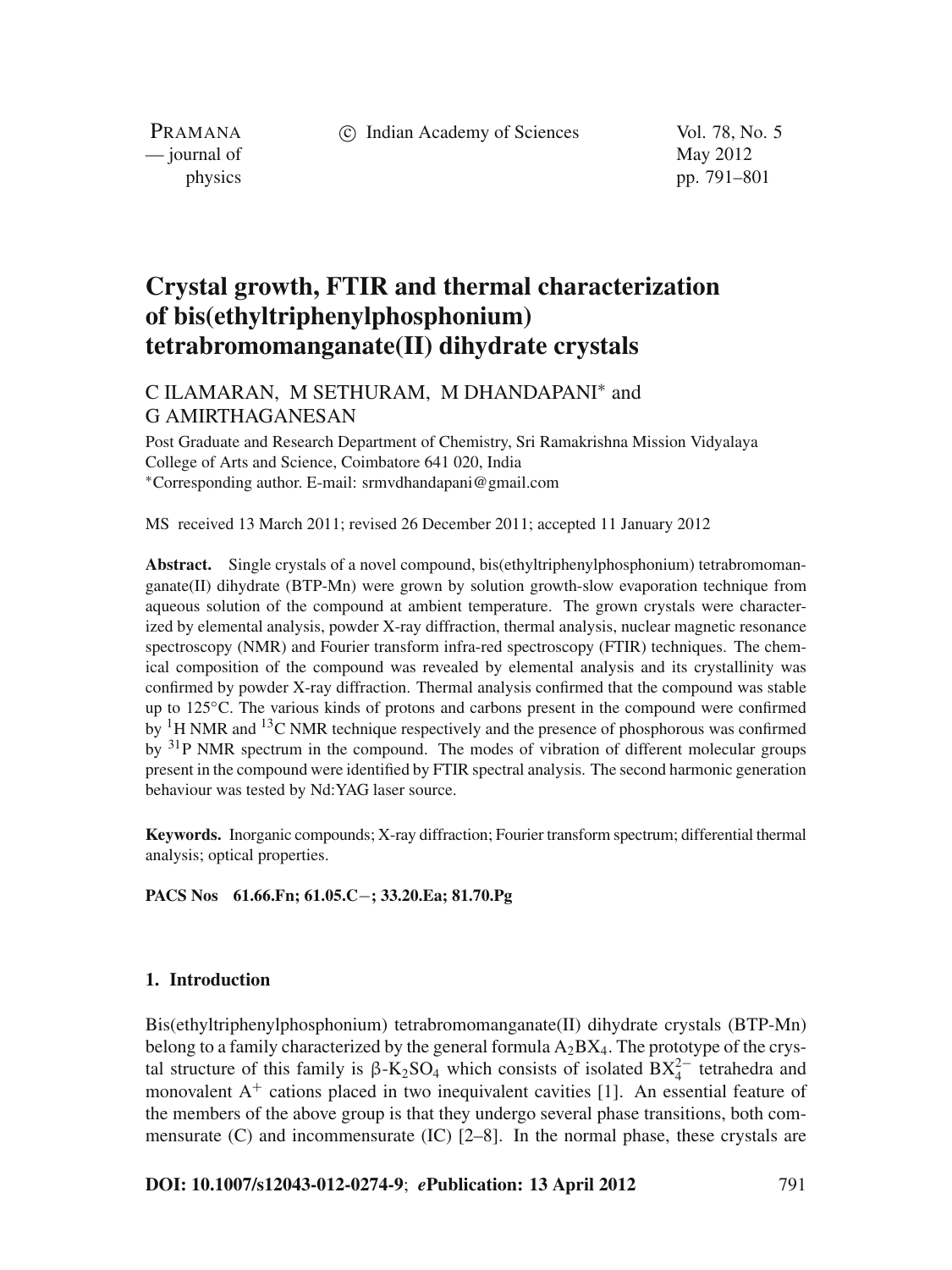orthorhombic and pseudohexagonal identical with  $\beta$ -K<sub>2</sub>SO<sub>4</sub>-type structure [9]. In the incommensurate phase, modulated polarization turns up with a period irrational to the period of the crystal lattice and in the commensurate phase some of the  $A_2BX_4$  crystals have ferroelectricity or ferroelasticity [10]. There is another group of  $A_2BX_4$  halides having the monoclinic structure  $Sr<sub>2</sub>GeS<sub>4</sub>$  at room temperature [11].

Quaternary ammonium and phosphonium salts are effective phase transfer catalysts (PTC) for nucleophilic fluorination reactions by potassium fluoride. Both ammonium and phosphonium fluorides formed during the reactions are extremely reactive, with fluorination following a stereospecific  $SN^2$  mechanism [12]. Chiral quaternary ammonium and phosphonium fluorides have interesting properties as novel reagents for simple asymmetric nucleophilic fluorination reaction studies. Phosphonium compounds are more effective in these reactions than ammonium compounds. Phosphonium salts have potential applications in communication technologies as photoresist materials [13]. Quaternary phosphonium salts can be made into casts with commercially available polymeric suspension to form membranes for the mass transport of cations, anions and neutral species [14]. However, no attempt has been made so far to crystallize these compounds and check their suitability for industrial applications. This paper deals with the growth and characterization of bis(ethyltriphenylphosphonium) tetrabromomanganate(II) dihydrate (BTP-Mn).

### **2. Material synthesis**

The compound BTP-Mn was synthesized by reacting ethyltriphenylphosphonium bromide and manganese(II) bromide in  $2:1$  molar ratio in aqueous medium. The two solutions were mixed thoroughly and stirred well using mechanical stirrer for 4 h to get a homogeneous solution. The resulting solution was filtered and the filtrate was kept in dust-free environment. The crude material was recrystallized several times to get ultrapure material. The reaction takes place as per the following equation:

$$
2[(C_6H_5)_3P-C_2H_5)Br] + MnBr_2 + 2H_2O \longrightarrow [(C_6H_5)_3P-CH_2-CH_3]_2MnBr_4 \cdot 2H_2O
$$
  
BTP-Mn



**Figure 1.** The photograph of the as-grown BTP-Mn crystal.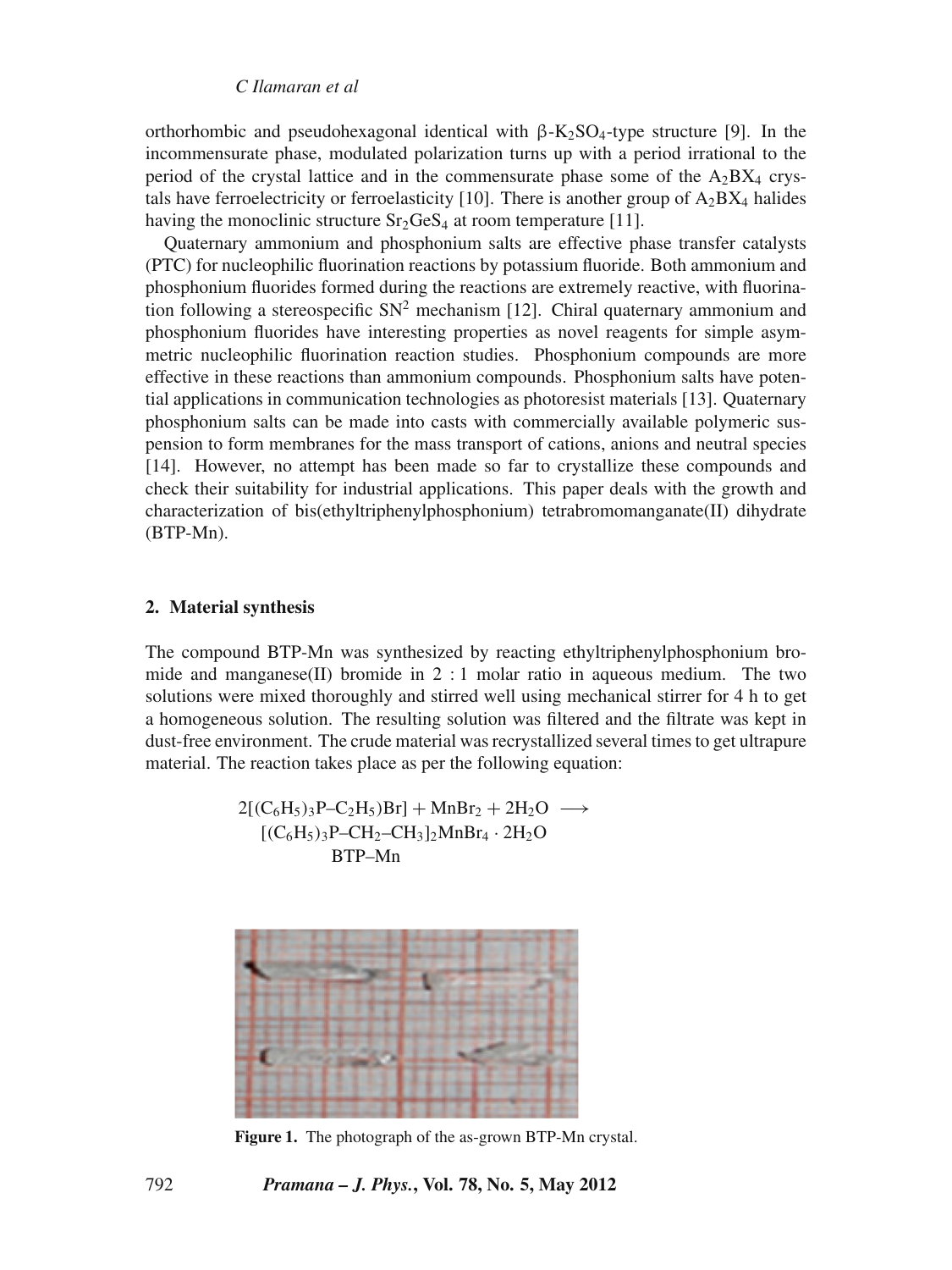Bright, transparent and colourless crystals with average size of  $8 \times 2 \times 2$  mm were obtained within 15–20 days. Slow evaporation-solution growth technique was employed using triply distilled water as the medium at ambient temperature. The photograph of the as-grown crystals is shown in figure 1.

# **3. Characterization**

The elemental analysis of the compound was carried out in an ELEMENTAR VARIO ELIII instrument. The powder X-ray diffraction of the crystals was carried out using Bruker AXS D8 diffractometer. The FTIR spectra of the compounds were obtained using Perkin Elmer model RX1 spectrometer employing KBr pellet technique. TG/DTA analyses were undertaken in a Perkin Elmer Diamond TG/DTA Thermal Analyser under nitrogen atmosphere at a heating rate of 10°C/min. The  $H^1$ , C<sup>13</sup> and P<sup>31</sup> NMR spectra of BTP-Mn were recorded in AVANCE III 500 MHz Bruker Facility using  $D_2O$  as the solvent.

# **4. Results and discussion**

# 4.1 *Chemical structure*

The probable structure of the BTP-Mn compound is given in figure 2. The experimental results of various characterization measurements discussed in the following paragraphs led to this structure. However, single crystal X-ray diffraction data collection and refinement can only confirm the structure. The work is under progress and will be published elsewhere.

# 4.2 *Elemental analysis*

The elemental analysis shows that the compound contains carbon: 58.5% (57.90) and hydrogen: 4.0% (6.02). Theoretical values are given in brackets. The experimental and calculated values are very close to each other and are within the error limits. This confirms the formation of the compound in the proposed stoichiometric ratio.



**Figure 2.** The probable structure of BTP-Mn.

*Pramana – J. Phys.***, Vol. 78, No. 5, May 2012** 793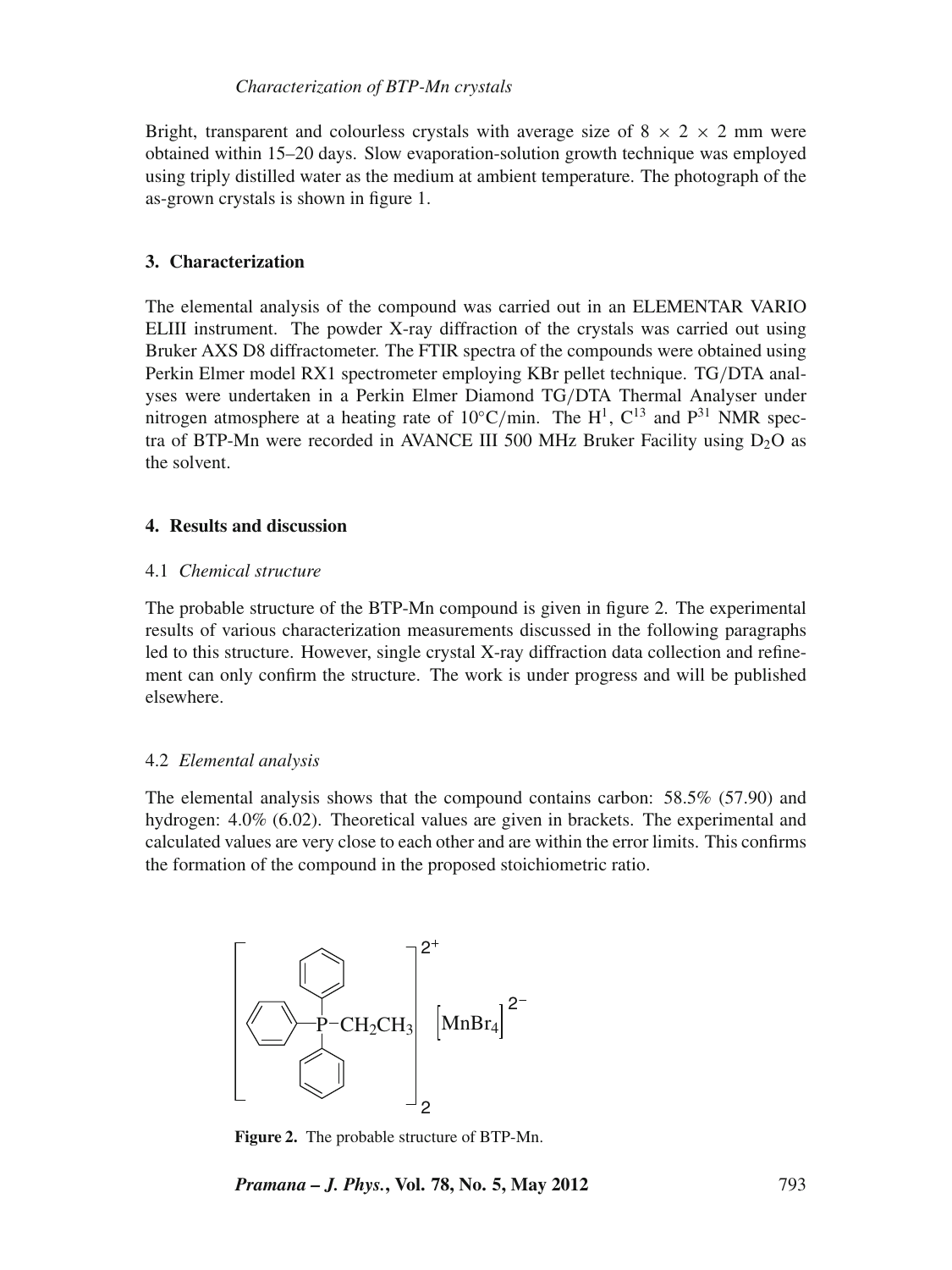# 4.3 *Powder X-ray diffraction*

The powder X-ray diffraction pattern of BTP-Mn is shown in figure 3. The sharp and well-defined Bragg peaks observed in the powder X-ray diffraction pattern confirm the crystalline nature of the compound. All the observed reflections were indexed. From the powder X-ray diffraction data the lattice parameters and the cell volume have been calculated. The unit cell parameters are:  $a = 8.73702 \text{ Å}, b = 12.98491 \text{ Å}, c = 6.62657 \text{ Å}$ and  $\alpha = \gamma = 90^{\circ}$ ,  $\beta = 95.7308^{\circ}$ . The unit cell volume is 748.02 Å<sup>3</sup>. From the unit cell parameters, the title compound was found to crystallize in monoclinic crystal system. The observed *hkl*, 2θ and *d* values are given in table 1.

#### 4.4 *Thermal analysis*

The TG and DTG curves of BTP-Mn are shown in figure 4. When the sample is heated from 40 to 800 $^{\circ}$ C, a two-step decomposition pattern is observed. In the first step, two water molecules of crystallization from the compound get eliminated at 125<sup>°</sup>C. An experimental weight loss of 3.9% due to the elimination of two water molecules (equal to 36 molecular mass units) matches with the theoretical weight loss in the first step (3.5%). The second stage decomposition starts at  $275^{\circ}$ C and ends at  $360^{\circ}$ C. In this step, the anhydrous compound decomposes into smaller volatile fragments leaving no traceable residue as shown in figure 4. The total weight loss in the second stage is around 90.6% from a total of 100% taken initially. The weight loss is equal to 970 molecular units. This can be accounted for the loss of one mole of butane, two moles of triphenyl phosphonium bromide, and one molecule of bromine and Mn remain as a residue. The difference in the weight losses is due to the presence of adsorbed moisture in the crystal that is usually associated with hydrated crystals [15]. The decomposition pattern formulated is given below.

#### *Step* **I**

|                      | $[C_2H_5-P-(C_6H_5)_3]$ , [MnBr <sub>4</sub> ] · 2H <sub>2</sub> O $\stackrel{125-145^{\circ}C}{\longrightarrow}$ $[C_2H_5-P-(C_6H_5)_3]$ , [MnBr <sub>4</sub> ] + 2H <sub>2</sub> O $\uparrow$ |          |
|----------------------|-------------------------------------------------------------------------------------------------------------------------------------------------------------------------------------------------|----------|
| Formula weight: 1006 | Theoretical loss                                                                                                                                                                                | $:3.5\%$ |
|                      | Experimental loss                                                                                                                                                                               | $:3.9\%$ |



**Figure 3.** The powder X-ray diffraction pattern of BTP-Mn.

#### 794 *Pramana – J. Phys.***, Vol. 78, No. 5, May 2012**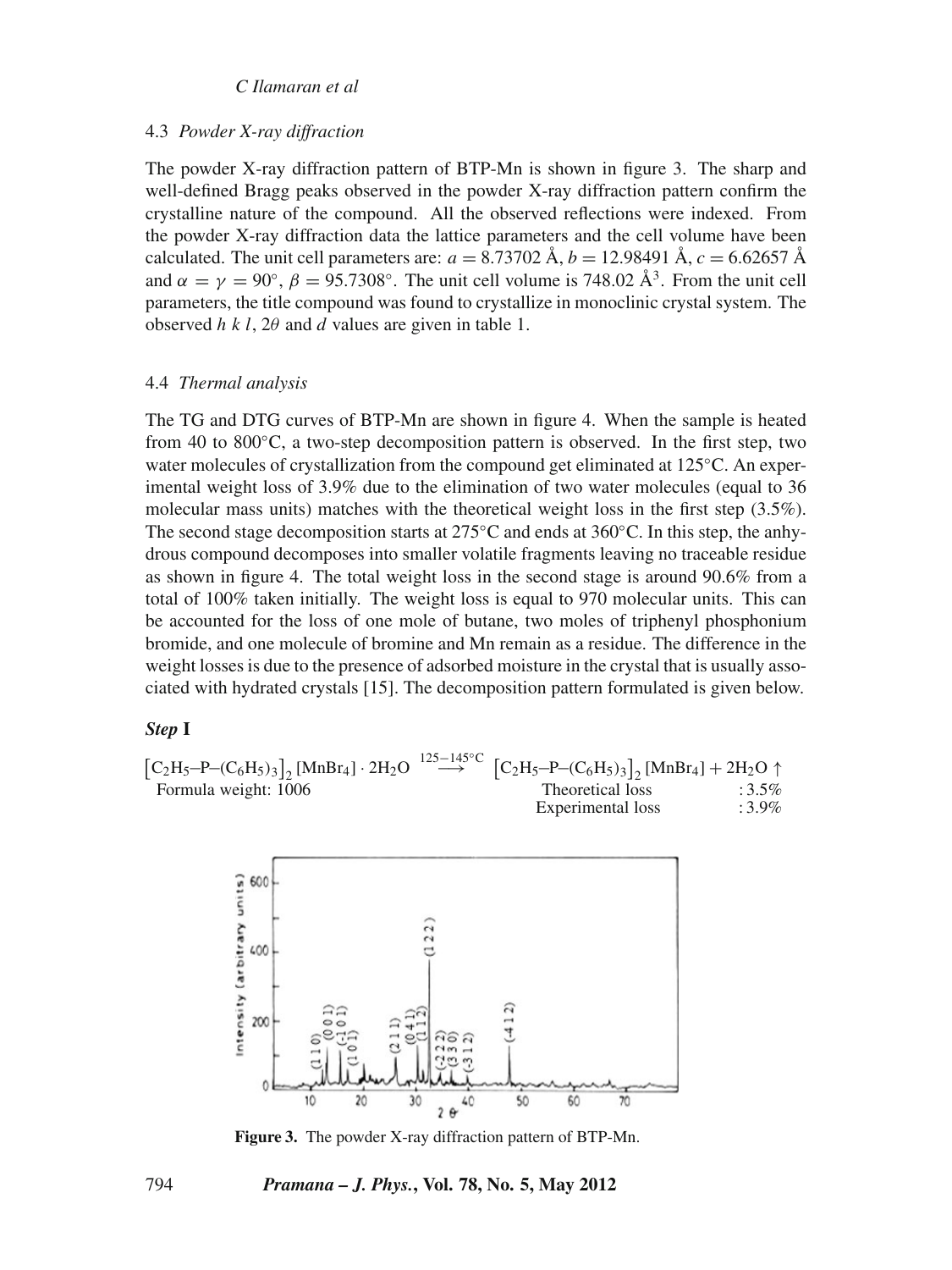# *Characterization of BTP-Mn crystals*

| Unit cell parameters        |                  | $2\theta$ observed | $2\theta$ calculated | $d(A)$ observed |        |
|-----------------------------|------------------|--------------------|----------------------|-----------------|--------|
| $\boldsymbol{h}$            | $\boldsymbol{k}$ |                    |                      |                 |        |
|                             |                  | 0                  | 12.243               | 12.242          | 7.2238 |
| $\theta$                    | $\Omega$         |                    | 13.434               | 13.418          | 6.5857 |
| $-1$                        | $\Omega$         |                    | 16.025               | 16.026          | 5.5263 |
|                             | $\Omega$         |                    | 17.671               | 17.662          | 5.0150 |
| $\mathcal{D}_{\mathcal{L}}$ |                  |                    | 26.537               | 26.545          | 3.3562 |
| $\theta$                    | 4                |                    | 30.649               | 30.673          | 2.9147 |
| 3                           |                  |                    | 31.613               | 31.610          | 2.8279 |
|                             | $\overline{2}$   | 2                  | 33.012               | 32.999          | 2.7112 |
| $-3$                        | $\overline{c}$   |                    | 35.347               | 35.350          | 2.5373 |
| 3                           | 3                | 0                  | 37.314               | 37.314          | 2.4079 |
| $-3$                        |                  | 2                  | 39.891               | 39.892          | 2.2581 |
|                             |                  | 2                  | 48.254               | 48.271          | 1.8845 |

**Table 1.** The observed *h k l, 2θ* and *d* values for BTP-Mn crystals.

# *Step* **II**

$$
[C_2H_5-P-(C_6H_5)_3]_2 [MnBr_4] \xrightarrow{275-360^{\circ}C} C_4H_{10} \uparrow +2(C_6H_5)_3PBr \uparrow + Br_2 \uparrow + Mn
$$
  
Theoretical loss: 91%  
Experimental loss: 90.6%

The decomposition pattern is very clearly seen in the derivative thermogram (DTG) depicted in figure 3 along with TG curves. The exact temperature at which water is



**Figure 4.** The TG/DTG curves of BTP-Mn.

*Pramana – J. Phys.***, Vol. 78, No. 5, May 2012** 795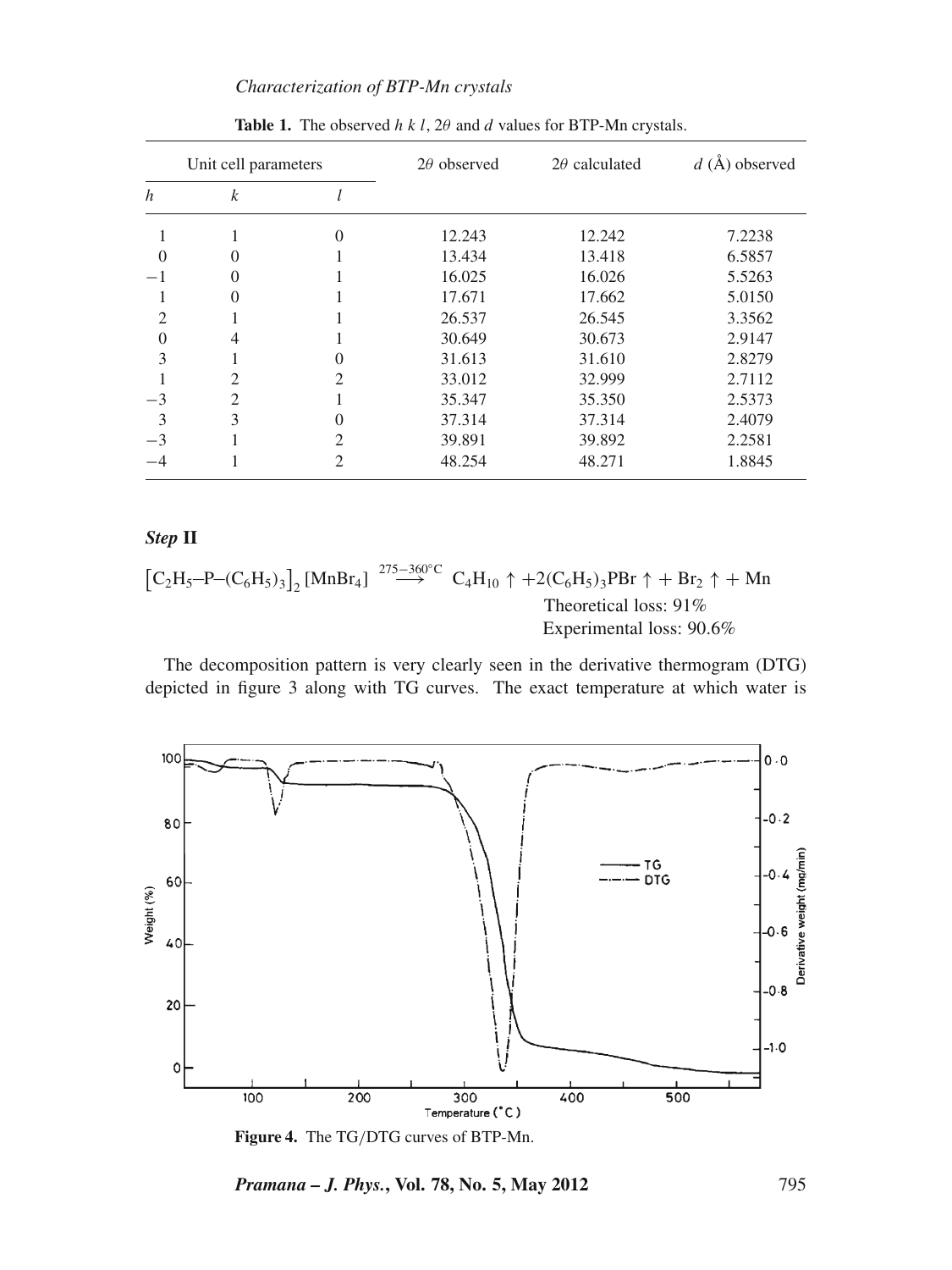

**Figure 5.** The DTA curve of BTP-Mn.

removed is 121.3◦C and the second-step decomposition takes place at 336.7◦C as revealed from DTG curves. In DTA shown in figure 5, the peaks at 65 and  $75°C$  are due to the removal of surface water. The peak at 125◦C indicates the elimination of two molecules of water of crystallization from the compound. The sharp peak at 202.2◦C reflects the melting point of the compound. This is very close to the experimental melting point of the compound (204 $°C$ ). The broad peak at 338.2 $°C$  indicates the large energy requirement of decomposition process.

### 4.5 *NMR spectral analysis*

The <sup>1</sup>H NMR spectrum of BTP-Mn in solution using  $D_2O$  as the solvent is shown in figure 6. The  ${}^{1}H$  NMR spectrum exhibits three proton signals indicating the presence of three different proton environments around 7.6, 3.15 and 1.18 with an intensity ratio of 15:2:3. The multiplet signal appearing in the aromatic region from  $\delta$ 7.6 to 7.9 ppm is attributed to 15 aromatic protons in the complex species. The broad multiplet signal centred at  $\delta$ 3.7 ppm is due to two methylene protons. The three magnetically equivalent methyl protons appear as broad multiplet centred at  $\delta$ 1.2 ppm.

Figure 7 depicts the <sup>13</sup>C NMR spectrum of BTP-Mn. The appearance of distinct carbon signals in the decoupled  $^{13}$ C NMR confirms the molecular structure of the compound. The two carbon signals at  $\delta$ 15.3 and  $\delta$ 15.8 ppm are due to the methylene carbons. The appearance of two different signals for the methylene carbon indicates that they are in slightly different environment. This observation again supports the appearance of broad multiplet for the methylene and methyl protons in the  ${}^{1}H$  NMR spectrum. The signal at 5.7 ppm is due to the methyl carbon. The carbon signals appearing at  $\delta$ 117, 118, 129, 130, 133 and 134 ppm are due to the aromatic carbon atoms of the three phenyl groups in the complex crystal [16].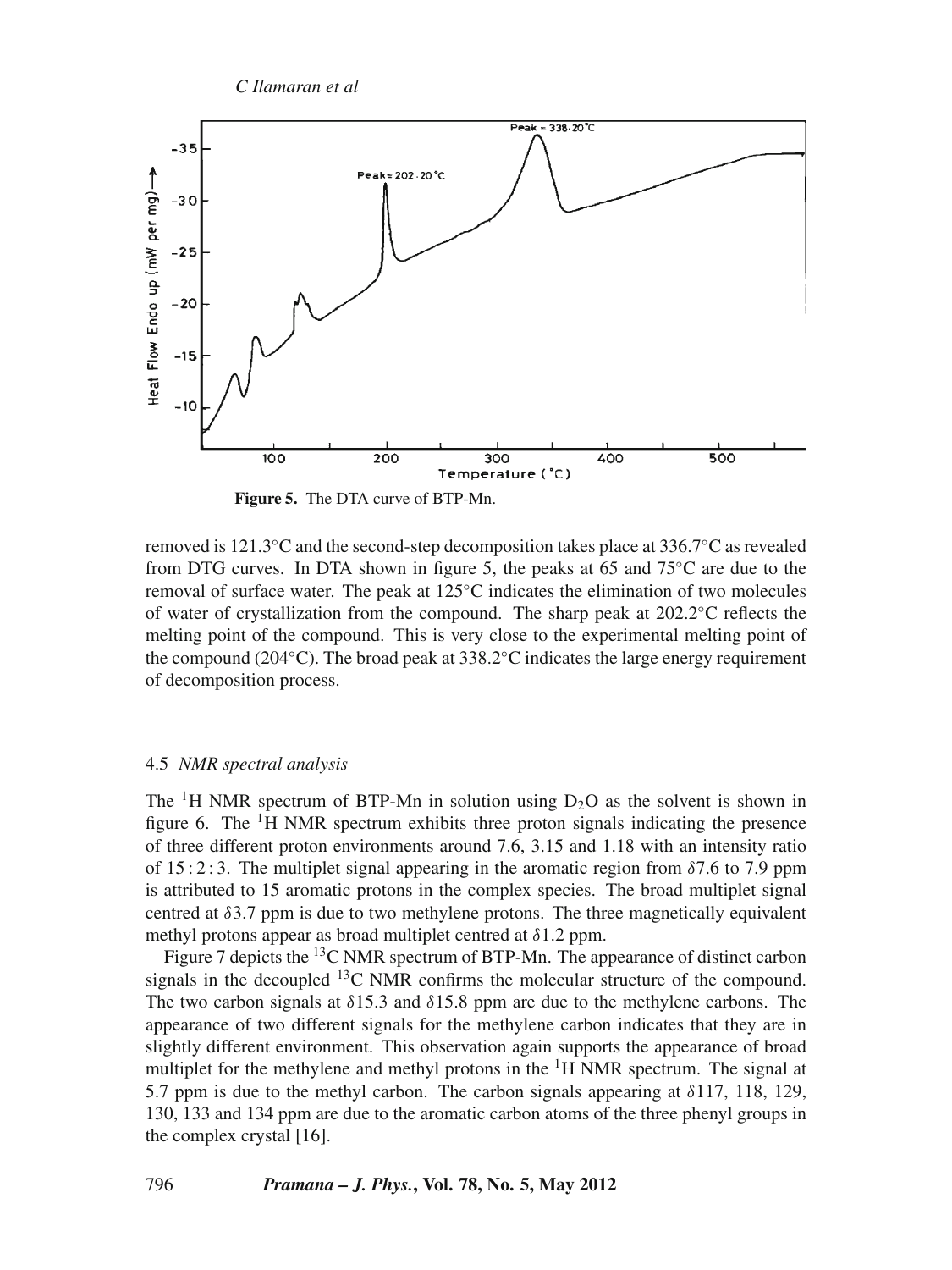



Figure 7. The <sup>13</sup>C NMR spectrum of BTP-Mn.

*Pramana – J. Phys.***, Vol. 78, No. 5, May 2012** 797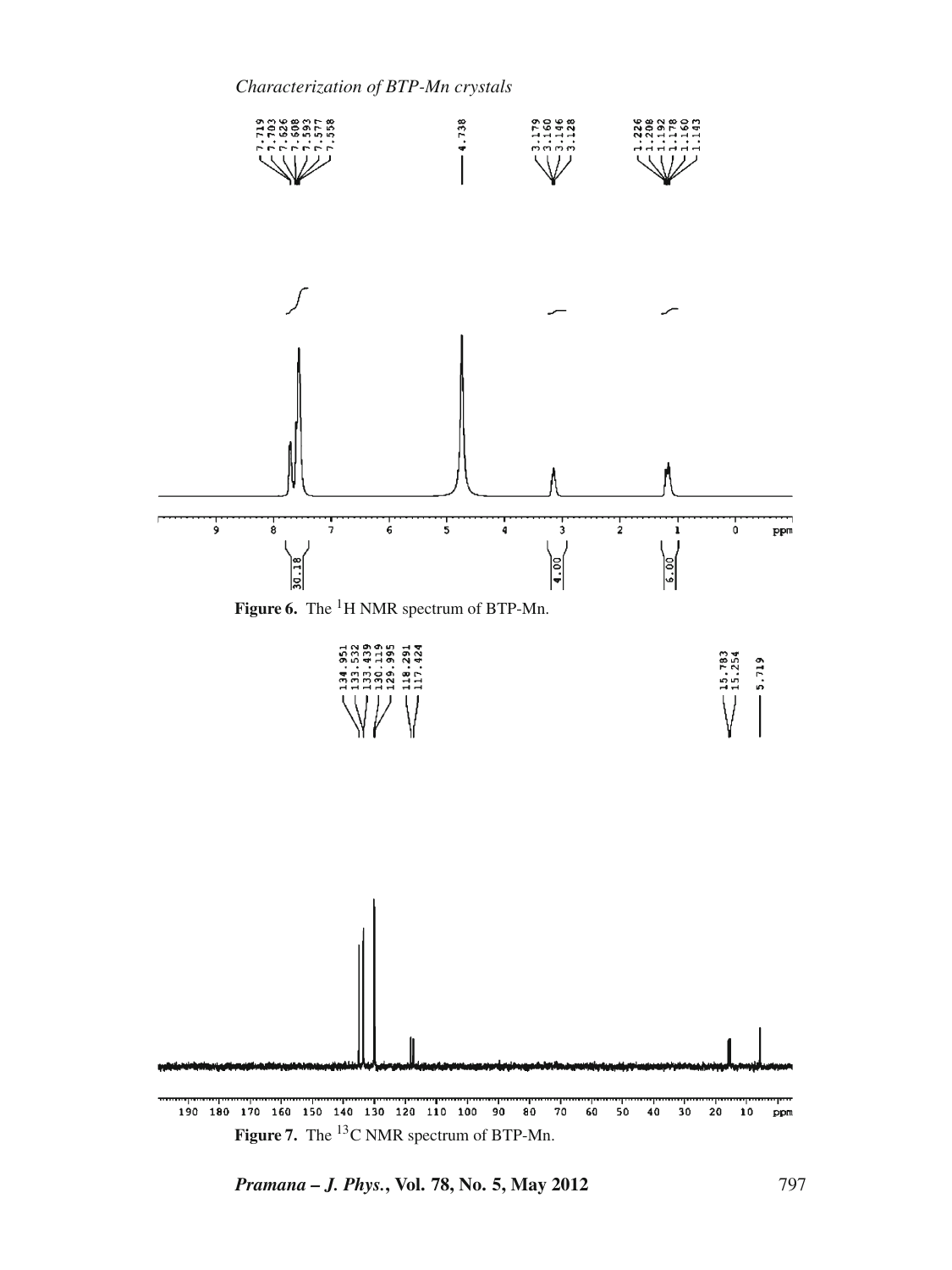

Figure 8. The <sup>31</sup>P NMR spectrum of BTP-Mn.

The 31P NMR spectrum is shown in figure 8. The appearance of an intense signal at δ26 ppm accounts for the presence of a phosphorus atom in BTP-Mn.

# 4.6 *FTIR spectrum*

The FTIR spectrum of BTP-Mn is shown in figure 9 and the absorption frequencies and their assignments are given in table 2. The frequency observed at  $3475 \text{ cm}^{-1}$  is due to the intermolecular hydrogen bonding as well as asymmetric O–H stretching vibration present



**Figure 9.** The FTIR spectrum of BTP-Mn.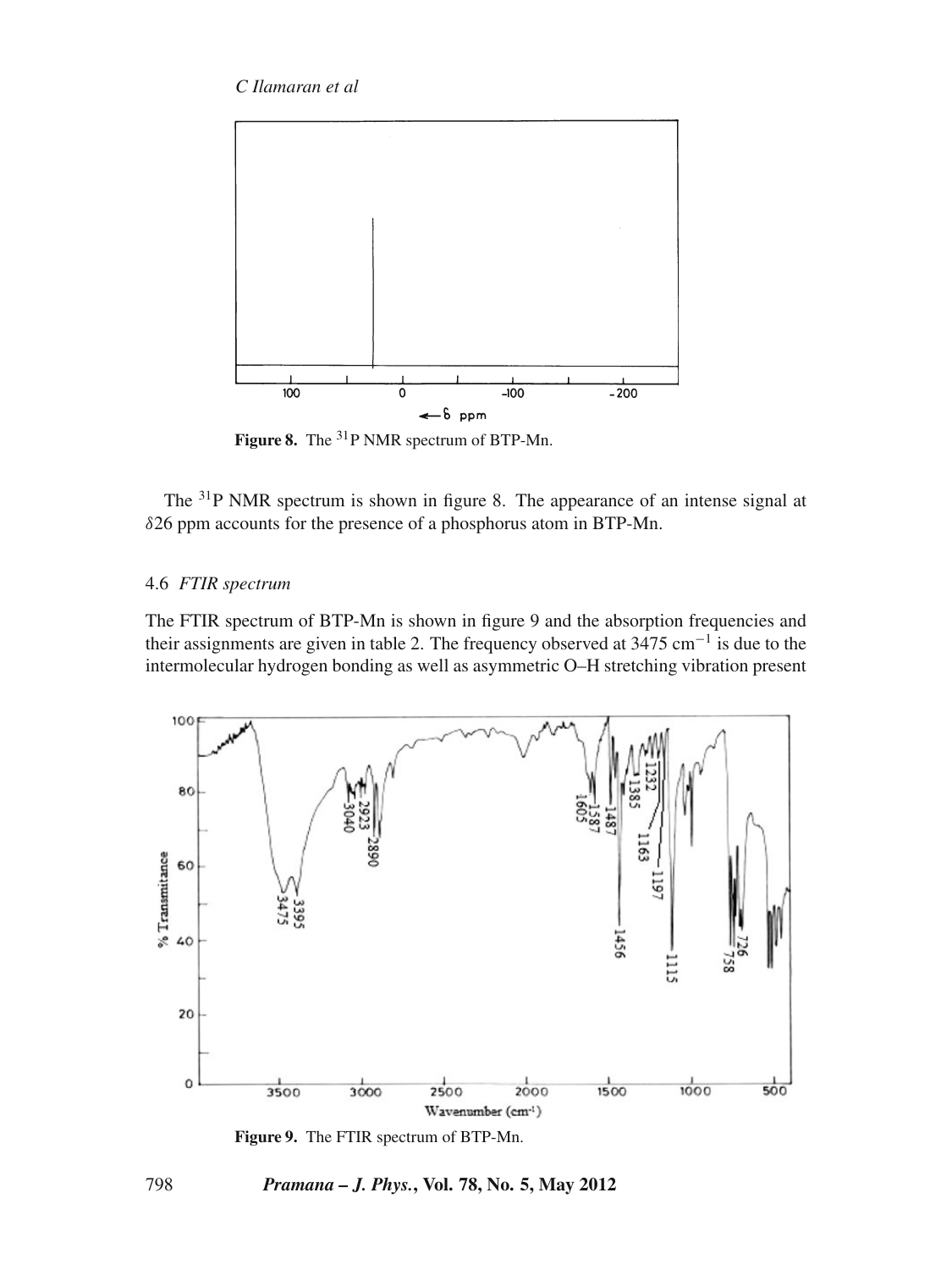| Frequencies<br>$\rm (cm^{-1})$ | Assignments                                                                       |  |  |
|--------------------------------|-----------------------------------------------------------------------------------|--|--|
| 3475                           | Intermolecular hydrogen bonding,                                                  |  |  |
|                                | asymmetric O–H stretching vibration mode                                          |  |  |
| 3395                           | Symmetric O-H stretching vibration mode                                           |  |  |
| 3040                           | Asymmetric C-H stretching of aromatic nucleus                                     |  |  |
| 2923                           | Symmetric C-H stretching of aromatic nucleus,                                     |  |  |
|                                | asymmetric C-H stretching vibrations CH <sub>3</sub> and CH <sub>2</sub> groups   |  |  |
| 2890                           | Symmetric C-H stretching vibrations of CH <sub>3</sub> and CH <sub>2</sub> groups |  |  |
| 1605                           | $C=C$ stretching (skeletal) of phenyl nucleus                                     |  |  |
| 1587                           | $CH3$ asymmetric bending                                                          |  |  |
| 1487                           | $CH2$ asymmetric bending                                                          |  |  |
| 1456                           | $CH3$ symmetric bending                                                           |  |  |
| 1385                           | $CH2$ symmetric bending                                                           |  |  |
| 1232                           | C-H in-plane bending of phenyl ring                                               |  |  |
| 1163                           | $CH3$ rocking                                                                     |  |  |
| 1197                           | C-C asymmetric stretching                                                         |  |  |
| 1115                           | C-C symmetric stretching                                                          |  |  |
| 758                            | $CH2$ rocking mode                                                                |  |  |
| 726                            | C–C out-of-plane bending in aromatic nucleus                                      |  |  |

**Table 2.** FTIR data of BTP-Mn crystal.

in the compound. The absorption frequency at  $3395 \text{ cm}^{-1}$  is due to the symmetric O–H stretching vibration mode. The absorption frequency at 3040 cm<sup>-1</sup> is due to the C–H asymmetric stretching present in the aromatic nucleus. The frequency at 2923 cm<sup>-1</sup> is due to C–H symmetric stretching present in the aromatic nucleus and asymmetric C–H stretching of CH<sub>3</sub> and CH<sub>2</sub> groups. The frequency at 2890 cm<sup>-1</sup> is due to the symmetric C–H stretching of CH<sub>3</sub> and CH<sub>2</sub> groups. The absorption frequencies at 1605, 1587, 1487, 1456, 1385 and 1232 cm<sup>−</sup><sup>1</sup> are due to C=C stretching (skeletal) of the phenyl nucleus,  $CH_3$  asymmetric bending,  $CH_2$  asymmetric bending,  $CH_3$  symmetric bending,  $CH_2$  symmetric bending and C–H in-plane bending of the phenyl ring respectively. The absorption frequency at 1163 cm<sup>-1</sup> is due to CH<sub>3</sub> rocking. The frequencies at 1197, 1115, 758 and 726 cm<sup>-1</sup> are due to the C–C asymmetric stretching, C–C symmetric stretching, CH<sub>2</sub> rocking mode and C–C out-of-plane bending in the aromatic nucleus of the compound respectively [17].

# 4.7 *Measurement of second harmonic generation efficiency*

Kurtz SHG test was performed to find the NLO property of BTP-Mn. The sample was illuminated using Spectra-Physics Quanta-Ray DHS-2, Nd:YAG laser using the first harmonic output of 1064 nm with a pulse width of 8 ns. The second harmonic signal, generated in the compound, was confirmed from the emission of green radiation

*Pramana – J. Phys.***, Vol. 78, No. 5, May 2012** 799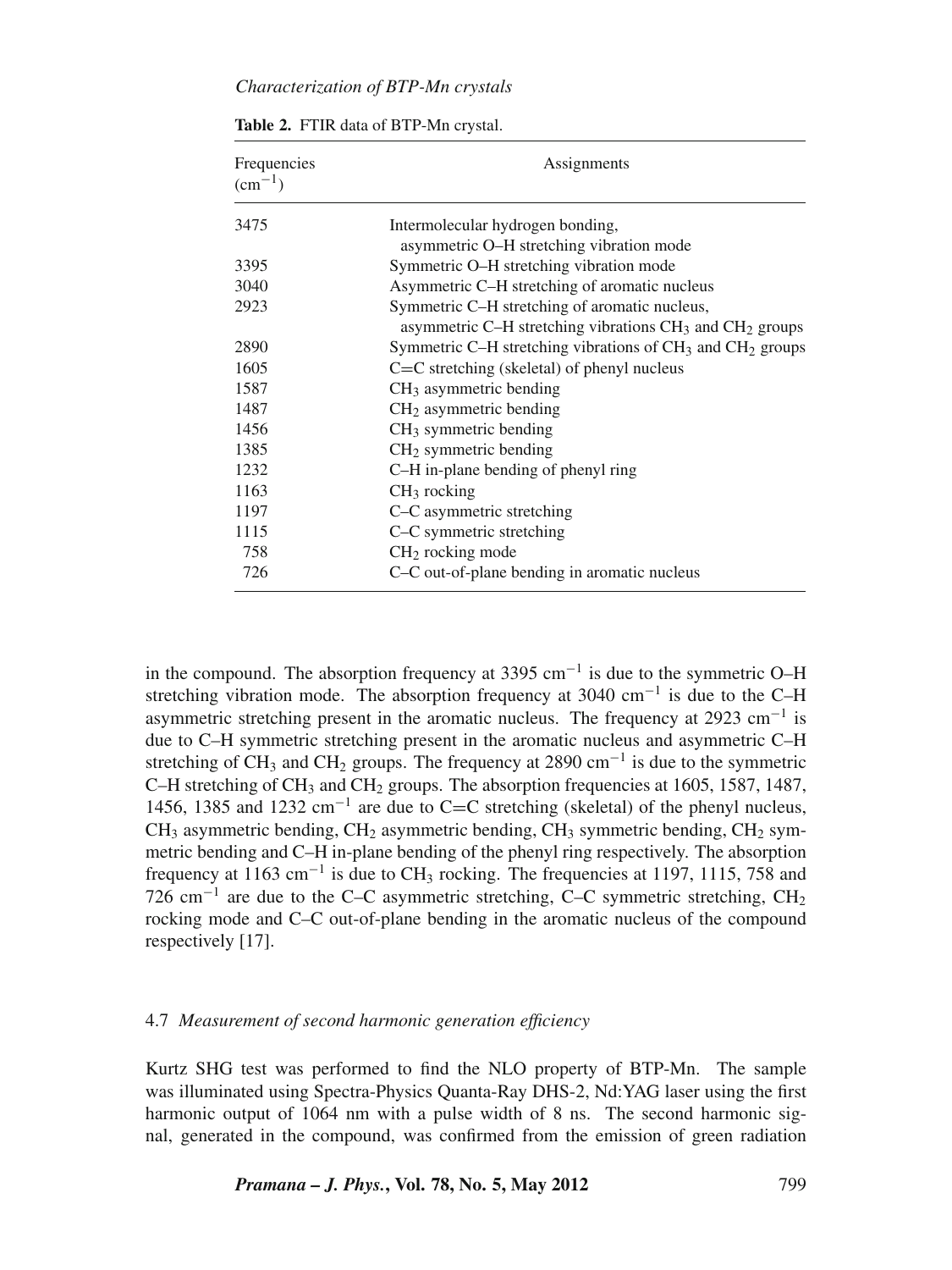(532 nm) from the compound. The SHG efficiency of the semiorganic compound is about 1.4 times as large as that of the standard KDP crystal. Beam input energy was 5.7 mJ/pulse.

### **5. Conclusion**

Single crystals of BTP-Mn were grown from saturated solutions by slow evaporation method at room temperature. The grown crystals were characterized by elemental analysis, powder X-ray diffraction, thermal analysis, NMR, FTIR and NLO studies. The elemental analysis of the compound confirmed the stoichiometric ratio. The sharp and well-defined Bragg peaks obtained at specific  $2\theta$  angles for the crystals confirmed the crystalline nature of the compound. The decomposition pattern of the compound was formulated based on the TG thermogram and the weight losses observed in the TG curves of the compound fit well with the formulated decomposition pattern. The DTA was also carried out. Various kinds of protons and carbons present in the crystals were confirmed by NMR spectroscopic technique and <sup>31</sup>P NMR spectrum confirmed the presence of phosphorous in the compound. The presence of two water molecules and characteristic chemical bonds present in the compounds were confirmed by various absorption frequencies in FTIR spectra. The presence of the nonlinear optical (NLO) property of the grown crystal has been confirmed and this material can be a promising candidate for nonlinear device fabrication.

# **Acknowledgements**

The authors acknowledge the services of Sophisticated Analytical and Instrumentation Facility (SAIF), Indian Institute of Technology, Chennai, Sophisticated Testing and Instrumentation Centre (STIC), Cochin University of Science and Technology, Kochi, School of Chemistry, University of Hyderabad and Indian Institute of Science, Bangalore for their instrumental facilities.

#### **References**

- [1] Z Tylczynski, P Piskunowicz, A N Nasyrov, A D Karaev, K T Shodiev and G Gulamov, *Phys. Status Solidi* **A133**, 33 (1992)
- [2] K Hasebe, H Mashiyama and S Tanisaki, *J. Phys. Soc. Jpn* **49**, 1633 (1980)
- [3] H Mayashima and S Tanisaki, *J. Phys. Soc. Jpn* **50**, 1413 (1981)
- [4] G Marion, *J. Phys.* **42**, 1469 (1981)
- [5] E Fjaer, R A Cowley and T W Ryan, *J. Phys.* **CL41** (1985)
- [6] N Hamaya, Y Fujii, S Shimomura, Y Kurowa, S Sasaki and T Matsushita, *Solid State Commun.* **67**, 329 (1988)
- [7] N Hamaya, S Shimomura and F Fuji, *J. Phys.: Condens. Matter* **3**, 3387 (1991)
- [8] S Shimomura, N Hamaya and Y Fujii, *J. Phys. Soc. Jpn* **65**, 661 (1996)
- [9] Y Chen and M B Walker, *Phys. Re*v*.* **B43**, 5634 (1991)